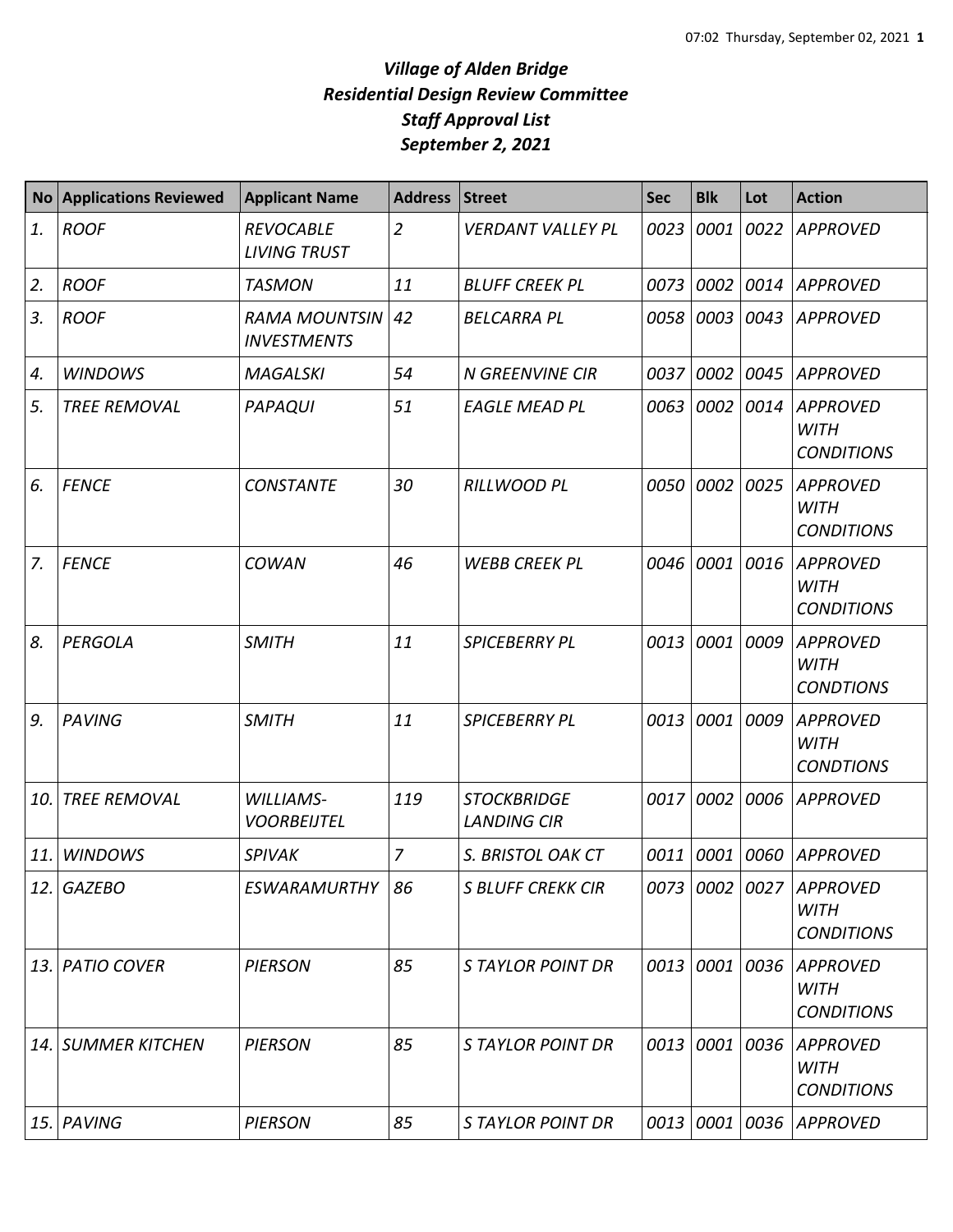| No. | <b>Applications Reviewed</b> | <b>Applicant Name</b>                               | <b>Address</b> | <b>Street</b>                           | <b>Sec</b> | <b>Blk</b> | Lot  | <b>Action</b>                                       |
|-----|------------------------------|-----------------------------------------------------|----------------|-----------------------------------------|------------|------------|------|-----------------------------------------------------|
| 16. | <b>FENCE</b>                 | <b>GEIGER</b>                                       | 187            | <b>W GREYWING CIR</b>                   | 0006       | 0003       | 0008 | <b>APPROVED</b><br><b>WITH</b><br><b>CONDTIONS</b>  |
| 17. | <b>GENERATOR</b>             | THE DOWLING<br><b>FAMILY LIVING</b><br><b>TRUST</b> | 19             | <b>S AVONLEA CIR</b>                    | 0025       | 0002       | 0019 | <b>APPROVED</b>                                     |
| 18. | <b>TREE REMOVAL</b>          | <b>BREITHAPUT</b>                                   | 22             | <b>HOLLYLAUREL DR</b>                   | 0016       | 0001       | 0050 | <b>APPROVED</b>                                     |
| 19. | <b>ROOF</b>                  | <b>DUNN</b>                                         | 23             | <b>SLATESTONE CIR</b>                   | 0050       | 0001       | 0052 | <b>APPROVED</b>                                     |
| 20. | <b>FENCE</b>                 | <b>HALLECK</b>                                      | 79             | N VERANDA RIDGE DR                      | 0069       | 0001       | 0038 | <b>APPROVED</b><br><b>WITH</b><br><b>CONDITIONS</b> |
| 21. | <b>TREE REMOVAL</b>          | <b>RDM LIVING</b><br><b>TRUST</b>                   | 18             | <b>BARN LANTERN PL</b>                  | 0005       | 0002       | 0061 | <b>APPROVED</b><br><b>WITH</b><br><b>CONDITIONS</b> |
| 22. | <b>FENCE</b>                 | <b>DUCOMMUN</b>                                     | 19             | <b>SILK TREE PL</b>                     | 0081       | 0002       | 0032 | <b>APPROVED</b><br><b>WITH</b><br><b>CONDITONS</b>  |
| 23. | <b>WINDOWS</b>               | <b>THORNELL</b>                                     | 6              | <b>MERIT WOODS PL</b>                   | 0008       | 0003       | 0010 | <b>APPROVED</b>                                     |
| 24. | <b>FENCE</b>                 | <b>SEHEBJAMI</b>                                    | 146            | <b>GOLDEN AUTUMN PL</b>                 | 0084       | 0003       | 0012 | <b>APPROVED</b>                                     |
| 25. | <b>FENCE</b>                 | <b>NAJIMI</b>                                       | 183            | <b>W GREYWING CIR</b>                   | 0006       | 0003       | 0009 | <b>APPROVED</b>                                     |
| 26. | <b>GENERATOR</b>             | <b>TESSMER</b>                                      | 6              | <b>TOWNSEND PL</b>                      | 0003       | 0002       | 0042 | <b>APPROVED</b><br><b>WITH</b><br><b>CONDITIONS</b> |
| 27. | <b>TREE REMOVAL</b>          | <b>WILKINSON</b>                                    | 10             | <b>BLUFF CREEK PL</b>                   | 0073       | 0002       | 0003 | <b>APPROVED</b>                                     |
| 28. | <b>GENERATOR</b>             | <b>BAILEY</b>                                       | 19             | <b>TRILLING BIRD PL</b>                 | 0081       | 0003       | 0005 | <b>APPROVED</b><br><b>WITH</b><br><b>CONDITIONS</b> |
| 29. | <b>TREE REMOVAL</b>          | <b>LAWRENCE</b>                                     | 158            | <b>S WINTERPORT CIR</b>                 | 0005       | 0001       | 0006 | <b>APPROVED</b>                                     |
| 30. | <b>TREE REMOVAL</b>          | <b>WYMORE</b>                                       | 150            | <b>N HAWTHORNE</b><br><b>HOLLOW CIR</b> | 0086       | 0001       | 0006 | <b>APPROVED</b><br><b>WITH</b><br><b>CONDITIONS</b> |
| 31. | <b>FENCE</b>                 | <b>MELTZER</b>                                      | 30             | S BENTON WOODS CIR 10043                |            | 0002       | 0003 | <b>APPROVED</b><br><b>WITH</b><br><b>CONDITIONS</b> |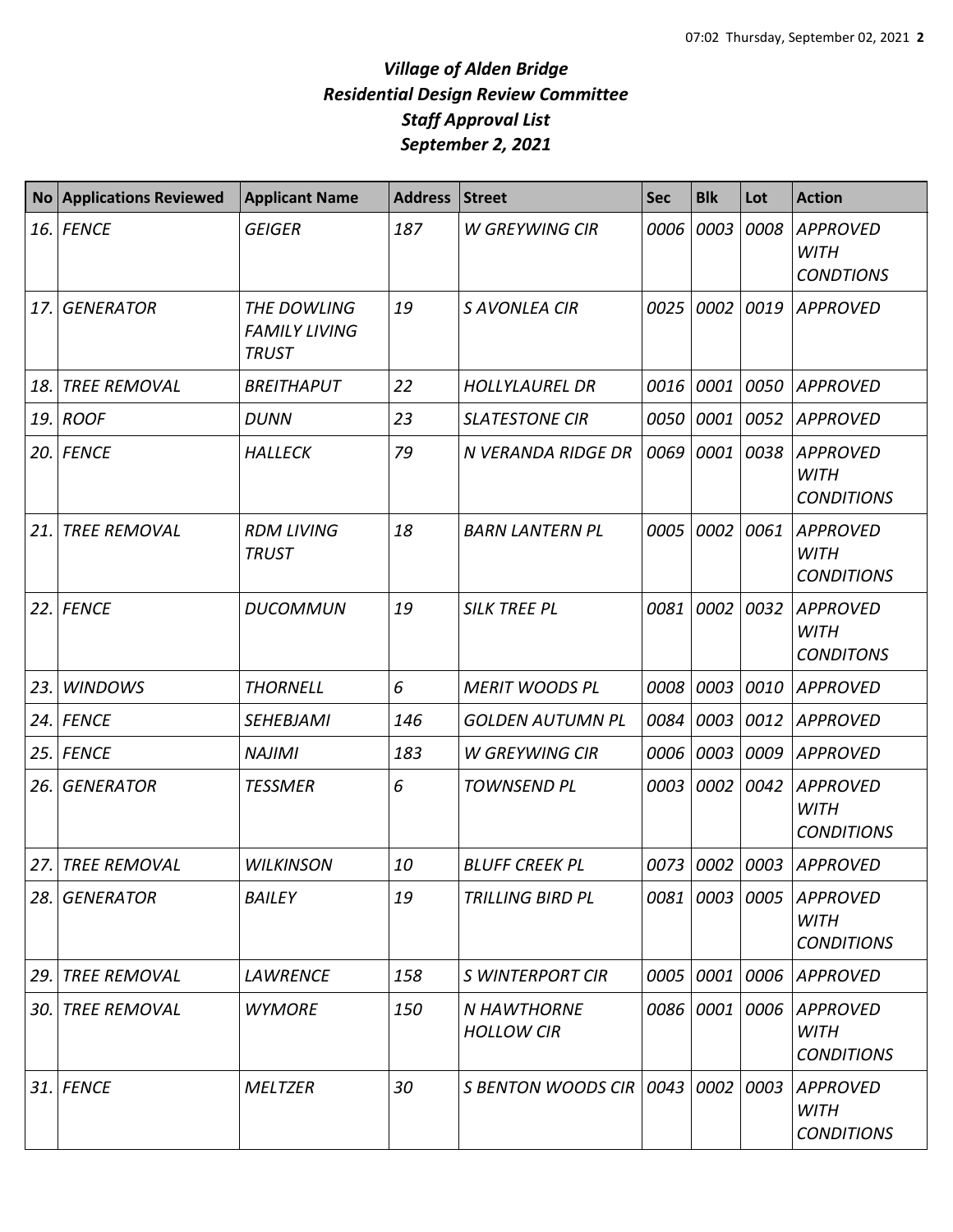| <b>No</b> | <b>Applications Reviewed</b> | <b>Applicant Name</b> | <b>Address</b> | <b>Street</b>                            | <b>Sec</b> | <b>Blk</b> | Lot  | <b>Action</b>                                       |
|-----------|------------------------------|-----------------------|----------------|------------------------------------------|------------|------------|------|-----------------------------------------------------|
|           | 32. FENCE                    | <b>MCLAUGHLIN</b>     | 171            | <b>N TAYLOR POINT DR</b>                 | 0013       | 0003       | 0003 | <b>APPROVED</b><br><b>WITH</b><br><b>CONDTIONS</b>  |
| 33.       | <b>SUMMER KITCHEN</b>        | <b>TEEPLE</b>         | 105            | <b>SUMMER LARK PL</b>                    | 0019       | 0001       | 0002 | <b>APPROVED</b>                                     |
|           | 34. FENCE                    | <b>TRAN</b>           | 23             | <b>LAURELHURST CIR</b>                   | 0045       | 0001       | 0006 | <b>APPROVED</b><br><b>WITH</b><br><b>CONDITIONS</b> |
|           | 35. FENCE                    | <b>SCOTT</b>          | 99             | <b>SHEEREBORNE CT</b>                    | 0026       | 0001       | 0061 | <b>APPROVED</b><br><b>WITH</b><br><b>CONDITIONS</b> |
| 36.       | <b>FENCE</b>                 | <b>SCOTT</b>          | 103            | <b>SHEERBORNE CT</b>                     | 0026       | 0001       | 0052 | <b>APPROVED</b><br><b>WITH</b><br><b>CONDITIONS</b> |
| 37.       | <b>PAVING</b>                | <b>SHIRAZI</b>        | 130            | <b>S MILLPORT CIR</b>                    | 0040       | 0002       | 0010 | <b>APPROVED</b>                                     |
| 38.       | <b>ROOF</b>                  | <b>SEIFERT</b>        | 146            | <b>N WINTERPORT CIR</b>                  | 0067       | 0001       | 0008 | <b>APPROVED</b>                                     |
| 39.       | <b>FENCE</b>                 | <b>SANCHEZ</b>        | 62             | <b>LIGHTWOOD TRACE</b>                   | 0020       | 0003       | 0006 | <b>APPROVED</b>                                     |
| 40.       | <b>WINDOWS</b>               | <b>PICONE</b>         | 10             | <b>CAMBER PINE PL</b>                    | 0061       | 0001       | 0014 | <b>APPROVED</b>                                     |
| 41.       | <b>GENERATOR</b>             | <b>JAIME</b>          | 154            | <b>GOLDEN AUTUMN PL</b>                  | 0084       | 0003       | 0010 | <b>APPROVED</b><br><b>WITH</b><br><b>CONDITIONS</b> |
| 42.       | <b>FENCE</b>                 | STRICKLAND            | 6              | <b>CLASSIC OAKS PL</b>                   | 0007       | 0001       | 0032 | <b>APPROVED</b><br><b>WITH</b><br><b>CONDITIONS</b> |
| 43.       | <b>TREE REMOVAL</b>          | <b>BALESTRINI</b>     | 123            | <b>S GOLDENVINE CIR</b>                  | 0065       | 0002       | 0007 | <b>APPROVED</b>                                     |
|           | 44. ROOF                     | <b>BRUNNER</b>        | $\overline{2}$ | <b>ROSEDOWN PL</b>                       | 0044       | 0001       | 0050 | APPROVED                                            |
| 45.       | <b>ROOF</b>                  | <b>WOLAN II</b>       | 78             | <b>N GOLDENVINE CIR</b>                  | 0065       | 0001       | 0034 | APPROVED                                            |
| 46.       | <b>COLOR</b>                 | <b>WOLAN II</b>       | 78             | N GOLDENVINE CIR                         | 0065       | 0001       | 0034 | <b>APPROVED</b>                                     |
|           | 47. PATIO COVER              | <b>FAGELMAN</b>       | 119            | <b>N HAWTHORNE</b><br><b>HOLLOW CIR</b>  | 0086       | 0002       | 0004 | <b>APPROVED</b><br><b>WITH</b><br><b>CONDITIONS</b> |
| 48.       | <b>COLOR</b>                 | <b>HUNTSBERRY</b>     | 68             | N YORK GATE CT                           | 0019       | 0002       | 0011 | <b>APPROVED</b>                                     |
| 49.       | PATIO                        | <b>VUDDEMARRY</b>     | 10             | <b>STOCKBRIDGE</b><br><b>LANDING CIR</b> | 0017       | 0001       | 0040 | <b>APPROVED</b>                                     |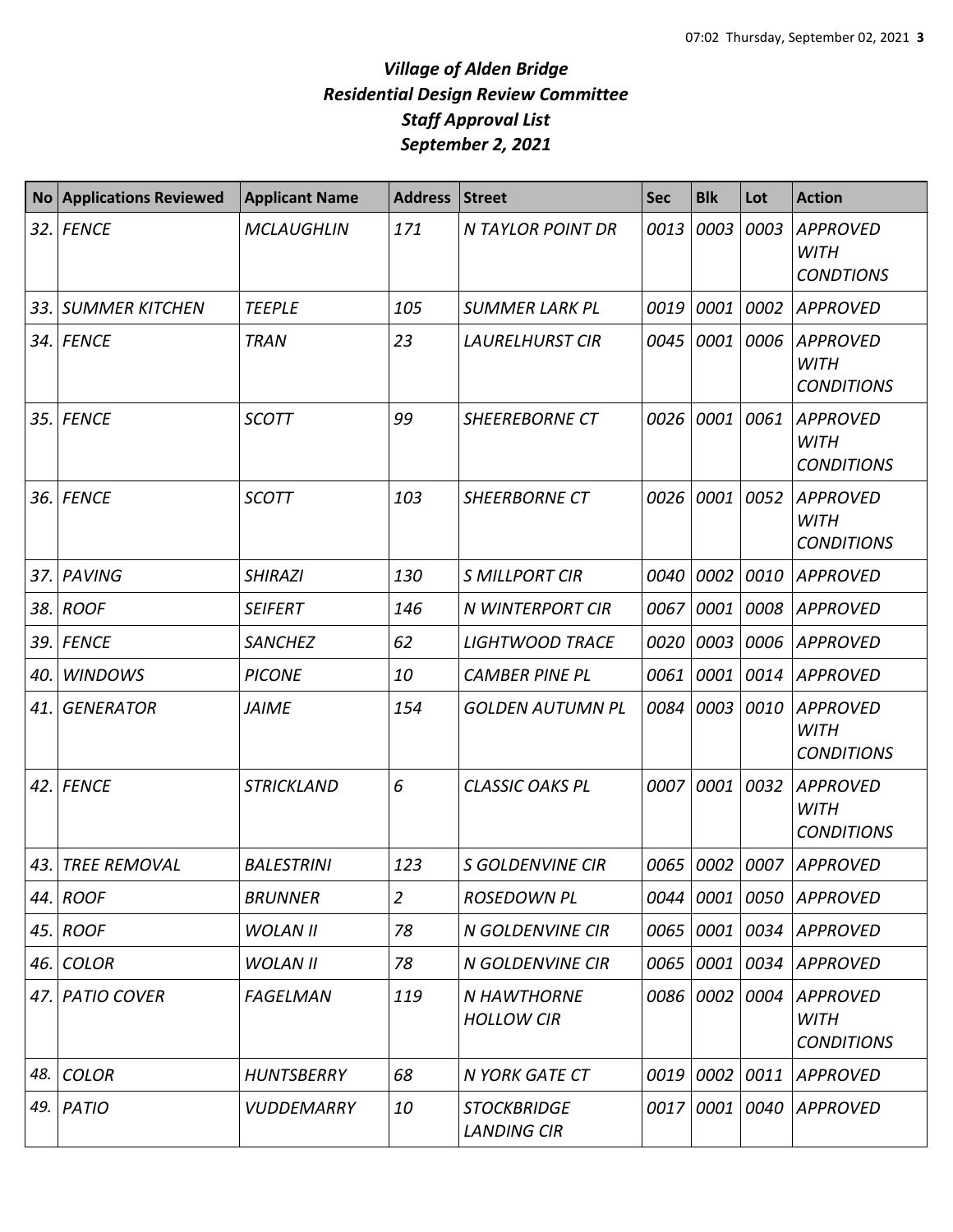| <b>No</b> | <b>Applications Reviewed</b> | <b>Applicant Name</b> | <b>Address</b> | <b>Street</b>                            | <b>Sec</b> | <b>Blk</b> | Lot  | <b>Action</b>                                       |
|-----------|------------------------------|-----------------------|----------------|------------------------------------------|------------|------------|------|-----------------------------------------------------|
| 50.       | <b>DRIVEWAY</b>              | <b>VUDDEMARRY</b>     | 10             | <b>STOCKBRIDGE</b><br><b>LANDING CIR</b> | 0017       | 0001       | 0040 | <b>APPROVED</b>                                     |
| 51.       | WALKWAY                      | <b>VUDDEMARRY</b>     | 10             | <b>STOCKBRIDGE</b><br><b>LANDING CIR</b> | 0017       | 0001       | 0040 | <b>APPROVED</b>                                     |
| 52.       | <b>GENERATOR</b>             | <b>VAN SANDT</b>      | 171            | <b>N MILLPORT CIR</b>                    | 0040       | 0003       | 0007 | <b>APPROVED</b><br><b>WITH</b><br><b>CONDITIONS</b> |
| 53.       | <b>GENERATOR</b>             | <b>OWENS</b>          | 98             | <b>W SANDALBRANCH</b><br><b>CIR</b>      | 0018       | 0001       | 0004 | <b>APPROVED</b><br><b>WITH</b><br><b>CONDITIONS</b> |
| 54.       | <b>ROOF</b>                  | <b>SCHWARTZKOPE</b>   | 23             | <b>GOLD LEAF PL</b>                      | 0075       | 0002       | 0055 | <b>APPROVED</b>                                     |
| 55.       | <b>COLOR</b>                 | <b>DIAZ PENA</b>      | 99             | <b>S FLICKERIN SUN CIR</b>               | 0093       | 0002       | 0009 | <b>APPROVED</b>                                     |
| 56.       | <b>TREE REMOVAL</b>          | VIJAY                 | 43             | CHERRYVALE CT                            | 0073       | 0001       | 0011 | <b>APPROVED</b><br><b>WITH</b><br><b>CONDITIONS</b> |
| 57.       | <b>FIREPLACE</b>             | <b>MCRAE</b>          | 139            | <b>S MILLPORT CIR</b>                    | 0040       | 0001       | 0074 | <b>APPROVED</b><br><b>WITH</b><br><b>CONDITIONS</b> |
| 58.       | <b>PATIO COVER</b>           | <b>MCRAE</b>          | 139            | <b>S MILLPORT CIR</b>                    | 0040       | 0001       | 0074 | <b>APPROVED</b><br><b>WITH</b><br><b>CONDITIONS</b> |
| 59.       | PATIO                        | <b>MARTIN</b>         | 183            | <b>BRISTOL BEND CIR</b>                  | 0008       | 0001       | 0020 | <b>APPROVED</b>                                     |
| 60.       | <b>ROOF</b>                  | <b>FRIEDMAN</b>       | $\mathfrak{Z}$ | <b>WEEPING SPRUCE PL</b>                 | 0084       | 0001       | 0021 | <b>APPROVED</b>                                     |
| 61.       | <b>GENERATOR</b>             | <b>COWAN WARD</b>     | 30             | <b>COURTLAND GREEN ST</b>                | 0055       | 0003       |      | 0008 APPROVED<br><b>WITH</b><br><b>CONDITIONS</b>   |
| 62.       | <b>PATIO COVER</b>           | <b>LOPEZ</b>          | 166            | <b>APRIL RAIN CT</b>                     | 0067       | 0001       | 0003 | <b>APPROVED</b><br><b>WITH</b><br><b>CONDITIONS</b> |
| 63.       | SUMMER KITCHEN               | <b>LOPEZ</b>          | 166            | <b>APRIL RAIN CT</b>                     | 0067       | 0001       | 0003 | <b>APPROVED</b><br><b>WITH</b><br><b>CONDITIONS</b> |
| 64.       | <b>COLOR</b>                 | <b>HALE</b>           | 15             | <b>GLADE BANK PL</b>                     | 0006       | 0003       | 0025 | <b>APPROVED</b>                                     |
|           | 65. SHUTTERS                 | <b>HALE</b>           | 15             | <b>GLADE BANK PL</b>                     | 0006       | 0003       | 0025 | <b>APPROVED</b>                                     |